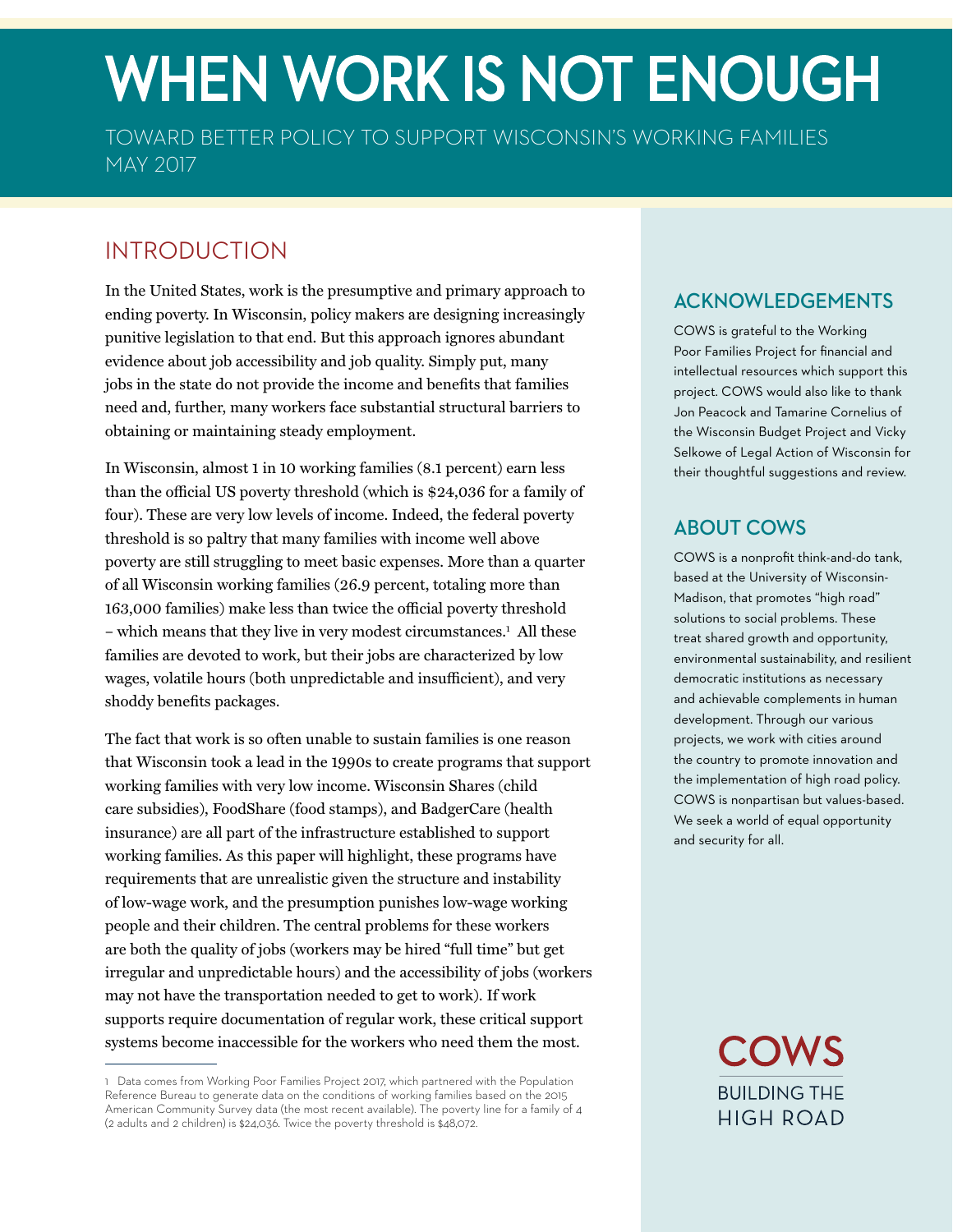And policymakers are increasingly adopting more punitive and unrealistic approaches to these programs, in spite of these essential structural barriers for low-wage workers. Punitive approaches and restrictions are becoming more common, but there is little evidence that these approaches will help workers and families thrive.

This paper explores how restrictive and punitive approaches to boosting employment miss the mark for working families in the state. Insisting that people work does not create jobs or improve their quality. Insisting that people work a steady schedule does not create jobs that provide regular hours. And while fortunately unemployment rates are lower than they have been in years, requiring work does not mean that enough family-sustaining jobs are available where people need them.<sup>2</sup>

In summary, work alone does not solve the income problem because many jobs are not enough to make ends meet: they offer low wages, inadequate benefits and erratic scheduling. Furthermore, for too many job seekers, opportunities are not accessible. Long distances in rural areas of the state and lack of sufficient public transportation in urban areas are just a few examples of problems that put barriers between workers and opportunities.

The problem is not a lack of commitment to work among Wisconsin residents, but the persistent structural barriers to full, well-paying employment and inadequate or misdirected policy interventions that do not accommodate the realities of low-wage work.

We hope to provide here a more nuanced understanding of what work is like in the state, the challenges that working people face, and the range of policies that can help low-income workers thrive. We close with policy priorities focused on raising the quality of jobs and bolstering public supports that help working families stay in jobs.

## WHEN WORK IS NOT ENOUGH

In Wisconsin, over half of families below the poverty line (54.9 percent) and over three-quarters below twice the poverty line (76.2 percent) are working.3 The problem is not that these families are not committed to work. It is that these working families do not make enough to cover basic expenses. And basic living expenses are much higher than the federal poverty line. The poverty threshold defined in 2015 –\$24,036 annually for a family of four (two adults and two children) – is extremely low. Indeed, if you ask what a minimal standard of living is, many will answer with numbers closer to 200 percent of the poverty line (\$48,072).

Figure 1 shows just how high the cost of living is. The Economic Policy Institute calculates an estimated minimal family budget for various parts of the state. It is apparent that the cost of living far outstrips the poverty line. For instance, for a family of four in Milwaukee, the hourly wage of two adults working full-time that is required to cover basic expenses (\$18.32) means that the annual income required is above \$76,000, far above the 200 percent of the poverty line standard mentioned above.

<sup>2</sup> In fact, while a lower unemployment rate is always better, less unemployment does not necessarily mean more jobs. The rate of unemployment decreases also when people retire or exit the labor market to go to school or take care of family members.

<sup>3</sup> Working Poor Families Project and Population Reference Bureau 2017 data series.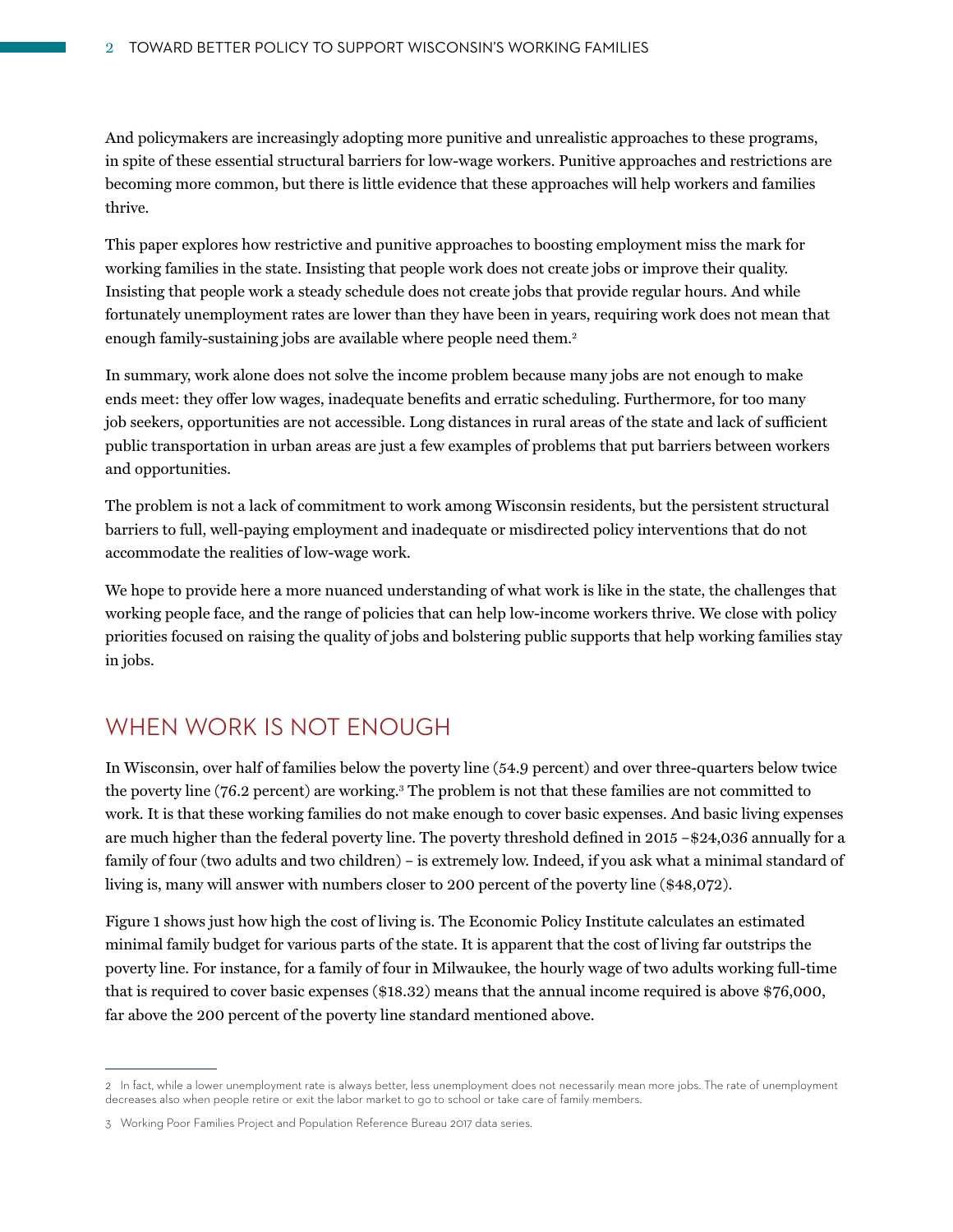

#### *Figure 1* **FAMILY BUDGETS FOR DIFFERENT CITIES IN WISCONSIN**

*Source: Economic Policy Institute Family Budget Calculator, 2015, http://www.epi.org/resources/budget/*

The problem here is one of job quality. People are working, but not making enough money to sustain their families. To get a handle on job quality in the state, we turn to an analysis of Wisconsin jobs. To help make job quality clear, we identify a group of jobs at the bottom of the labor market. We define "poverty-wage jobs" as jobs that pay less than \$11.56/hour, where a worker working full-time, year-round, would still not make enough to keep a family of four out of poverty. Note that this is a measure of job quality and focused on the structure of jobs (not the income status of families). Workers might work in poverty wage jobs but not live in poverty (because, for example, other household members earn money) or a worker might not earn poverty wages but still live in poverty (because they do not have sufficient hours of work or they are supporting a large family).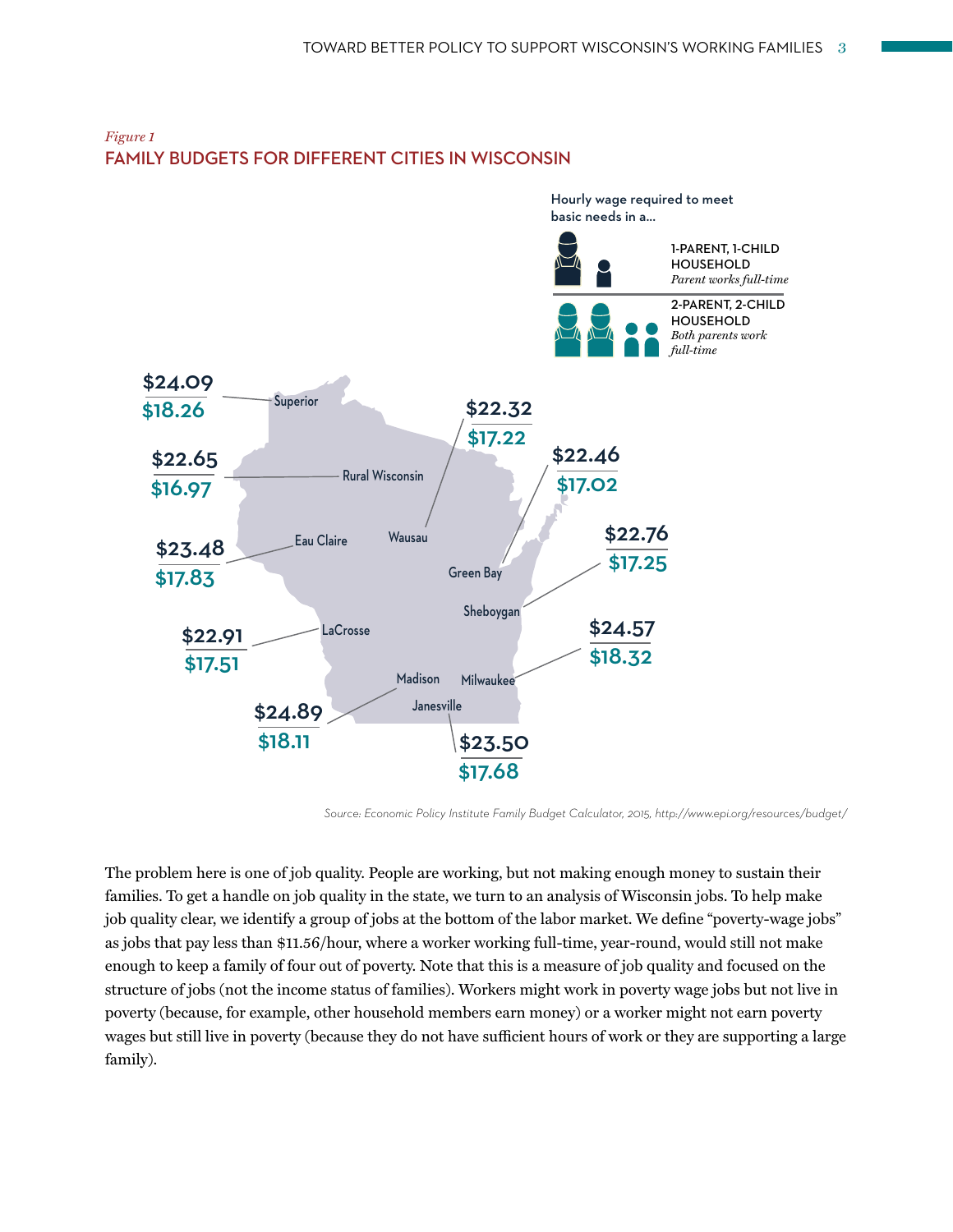More than one-in-four workers in Wisconsin (27.5 percent) hold poverty-wage jobs. Table 1 below shows that workers of color and those with lower levels of education are over-represented in the state's lowest wage jobs. About one-quarter of all white workers in the state work poverty-wage jobs, compared to much higher rates for people of color: 39 percent of all black workers, almost half of all Latino workers, and 37 percent of other people of color in Wisconsin are working poverty-wage jobs. Higher educational attainment is associated with increased wages and a reduced chance of working a poverty-wage job. But even a college degree doesn't guarantee wages above \$11.56 – 14 percent of the state's poverty-wage workers have a four-year college degree.

## *Table 1* **POVERTY-WAGE AND ABOVE POVERTY-WAGE JOBS IN WISCONSIN**

|                                                      |         | Poverty-wage jobs Above poverty-wage jobs |
|------------------------------------------------------|---------|-------------------------------------------|
| Number of workers                                    | 741,806 | 1,956,101                                 |
| as percentage of workers in WI                       | 27.5    | 72.5                                      |
| Wage                                                 |         |                                           |
| Median hourly wage (\$)                              | 7.96    | 21.32                                     |
| Gender                                               |         |                                           |
| as percentage of female workers in WI                | 31.3    | 68.7                                      |
| Race/Ethnicity                                       |         |                                           |
| as percentage of white workers in WI                 | 24.9    | 75.1                                      |
| as percentage of black workers in WI                 | 39.1    | 60.9                                      |
| as percentage of hispanic workers in WI              | 48.7    | 51.3                                      |
| Education composition within each group (%)          |         |                                           |
| HS or less                                           | 45.1    | 28.6                                      |
| Some College, no degree                              | 32.1    | 21.2                                      |
| Associates degree                                    | 8.7     | 12.9                                      |
| Bachelor's degree or more                            | 14.1    | 37.3                                      |
| English proficiency, percentage within each group    |         |                                           |
| Percentage of workers who speak little or no english | 2.9     | O.8                                       |
| Health insurance coverage (% within each group)      |         |                                           |
| No health insurance coverage                         | 17.3    | 5.6                                       |
| Through employer/union                               | 52.1    | 79.8                                      |
| Private purchase                                     | 10.9    | 7.9                                       |
| Public insurance (Medicare, Medicaid, other)         | 19.7    | 6.7                                       |

*Source: COWS analysis of American Community Survey 2014 one-year estimates*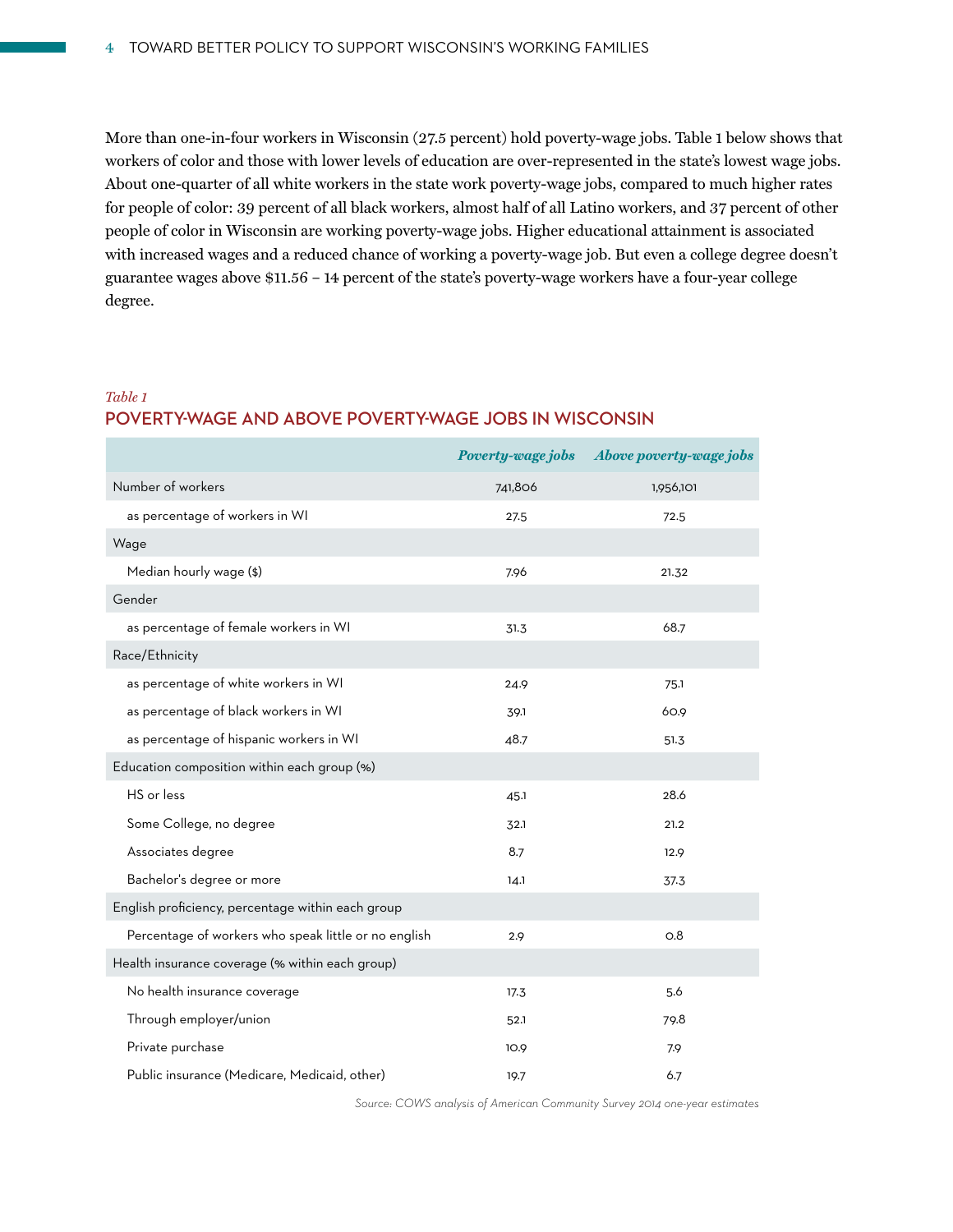*The very workers who face the lowest wages in jobs also must face the loss of*  income when they are sick. Some simply can't afford to stay home and show up *sick, a worrisome practice especially in the food service and retail industries where direct customer contact is common.* 

Poverty-wage jobs are disproportionally concentrated in specific industries. About 63 percent of workers in the food service sector, 48 percent in retail, and 41 percent in residential and home health care earn poverty wages. Low wages in certain industries result in negative consequences for society as a whole. A recent report documented that almost a fifth (18 percent) of long-term care facilities in Wisconsin had to limit admissions and decline care to more than 5,300 vulnerable people. The reason is lack of qualified staff. At a median starting wage of \$10.75, Medicaid-funded long-term care providers find it increasingly difficult to recruit and retain qualified direct care workers.4 Given the state's aging population, jobs in hands-on health care are projected to grow. Without serious investment in Medicaid, however, wages will remain low and jobs will become increasingly difficult to fill.

These are not just low-wage jobs, however, as they also offer very weak benefit packages. This is especially evident with regard to health insurance. While 80 percent of workers in better-paying jobs get health insurance through their employment, just half of workers in poverty-wage jobs have employer-provided health insurance. Another fifth of Wisconsin's poverty-wage workers get health insurance through Medicaid (BadgerCare). One in six poverty-wage workers (17.3 percent) go without health insurance altogether. For workers in better-wage jobs, just 5.6 percent have no health insurance from any source.

Data on paid sick leave provision are not captured by the Census Bureau (which produces the American Community Survey), but other national research demonstrates that paid sick leave is not widely available – 40 percent of workers have no access to even a single day of sick leave.5 Lower-wage workers are much less likely to have paid sick days than higher-paid workers: while only one in three full-time workers earning less than \$15,000 per year have paid sick leave, more than 85 percent of full-time workers earning over \$65,000 do. So, the very workers who face the lowest wages in jobs also must face the loss of income when they are sick. Some simply can't afford to stay home and show up sick, a worrisome practice especially in the food service and retail industries where direct customer contact is common.

<sup>4</sup> Leading Age Wisconsin, Wisconsin Health Care Association / Wisconsin Center for Assisted Living, Wisconsin Assisted Living Association, Residential Services Association of Wisconsin, "The Long-Term Care Workforce Crisis: A 2016 Report" (2017), available at [http://www.leadingagewi.](http://www.leadingagewi.org/media/34782/Workforce-Report-2016.pdf) [org/media/34782/Workforce-Report-2016.pdf](http://www.leadingagewi.org/media/34782/Workforce-Report-2016.pdf).

<sup>5 &</sup>quot;Paid Sick Days Access and Usage Rates Vary by Race/Ethnicity, Occupation, and Earnings" (2016), Institute for Women's Policy Research, available at <https://iwpr.org/wp-content/uploads/wpallimport/files/iwpr-export/publications/B356.pdf>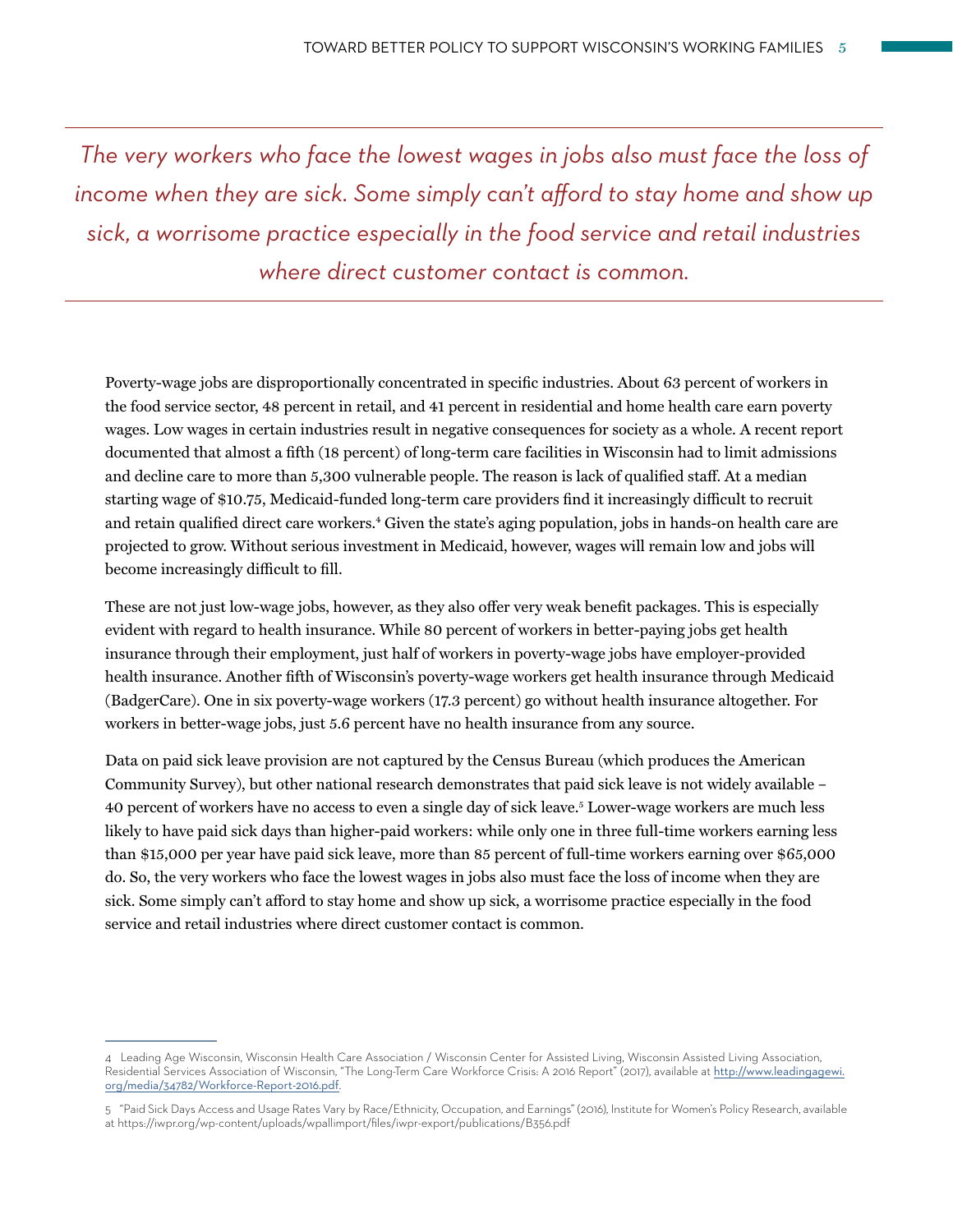## LIMITED AND VOLATILE HOURS SHRINK INCOME AND INCREASE **STRESS**

Wages are low, but that is not the only problem in jobs at the bottom of the labor market. Low-wage jobs often offer short and volatile hours, leaving workers with low income in part because they can't get enough shifts. Representative data on workers' schedules are not available but there are some hints about the scale of the problem.6 Various data sources show that workers are working in part-time jobs but seeking full-time hours, or employed in low-wage jobs in temporary services or contingent situations, or in jobs that do not provide stable or predictable schedules: the composite picture shows that some workers are not able to secure the stability of work that so many take for granted. Nationally more than five million workers are working part-time but wish they could find full-time hours.7 Estimates for Wisconsin suggest that, among the 18 to 64 year old labor force, 3.2 percent of workers are in this situation.<sup>8</sup>

Temp work is an area where long-term employment and good hours can be hard to secure. While the temp sector has remained relatively stable in the US since the 1990s, employing roughly 2.5 percent of the workforce, in some industries use of staffing services is much more prevalent: in the late 2000s, 38.7 percent of temp workers went to manufacturing, 13.9 percent to trade, transportation and utilities, and 18.4 percent to professional and business services.9 **Data on wages shows that temp workers are disproportionally concentrated in lower-paying occupations in these industries. 10**

Subcontracting is another issue for workers, especially those in low-wage jobs, because **subcontracting can lead to exploitation and precarious working conditions.** This is perhaps especially true in retail, janitorial services and the fast food industry.<sup>11</sup> Retail, janitorial and fast food are also industries with very low median wages and where a disproportionate number of workers of color are employed.

Further, over the past two decades, changes in scheduling norms have extracted a toll from workers as well. "Just in time" scheduling is a model deployed in key service industries: retail, food service, and hospitality all have versions of this approach. Workers' schedules are posted just a week or two in advance, and managers adapting to shifting customer patterns are allowed to cancel shifts. In the most extreme cases, workers are sent home after reporting for work (incurring all the transportation and associated costs of the job but not getting the promised hours). Not knowing the work schedule in advance and being subjected to constantly changing schedules makes it difficult, for instance, to find child care arrangements and/or to secure a second job that could make up for lack of hours in the first. At the extreme, people simply must leave jobs because they have to take care of children or older adults, or cannot easily arrange long commutes from work to distant workplaces.

<sup>6</sup> One very important source of information on this topic is the Contingent Worker Supplement of the Current Population Survey, which unfortunately was implemented for the last time in 2005.

<sup>7</sup> Lonnie Golden, Irregular Work Scheduling and Its Consequences, Economic Policy Institute, April 9th, 2015, http://www.epi.org/publication/ irregular-work-scheduling-and-its-consequences/

<sup>8</sup> Working Poor Families Project and Population Reference Bureau 2017 data series.

<sup>9</sup> Dey, Houseman and Polivka. 2009. "What Do We Know about Contracting Out in the United States? Evidence from Household and Establishment Surveys." Working Paper No. 09- 157. Kalamazoo, MI: Upjohn Institute.

<sup>10</sup> Annette Bernhardt. (2014). "Labor Standards and the Reorganization of Work: Gaps in Data and Research". IRLE Working Paper No. 100-14. <http://irle.berkeley.edu/workingpapers/106-14.pdf>.

<sup>11</sup> David Weil. 2011. "Enforcing Labor Standards in Fissured Workplaces: The US Experience." Economic and Labour Relations Review 22(2): 33.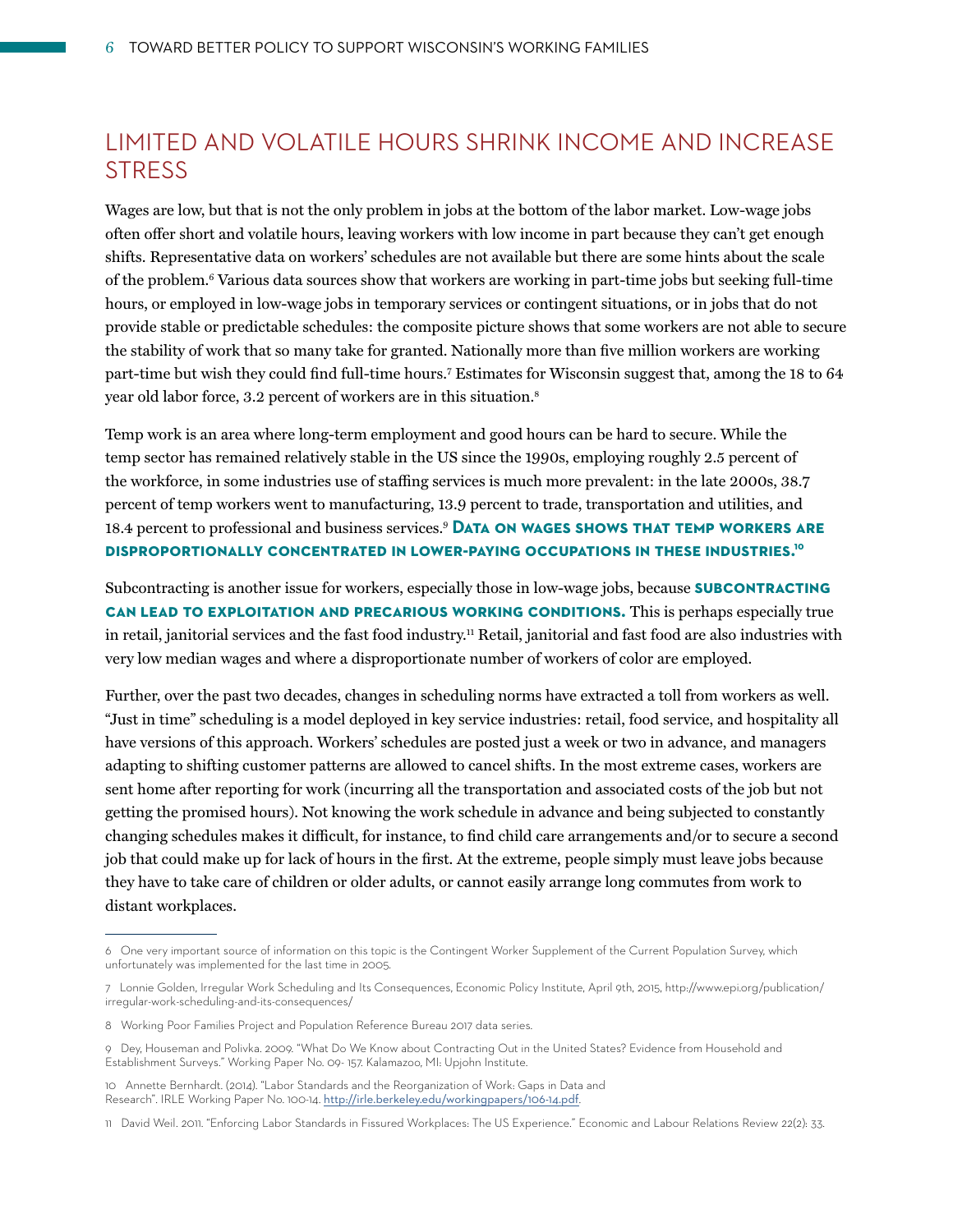## *The working poor are workers who, despite their hard work, cannot get ahead.*

A telling report of scheduling practices of major retail employers in New York City reflects national trends toward the adoption of this sort of scheduling. The report finds that "60 percent of the retail workforce is hired as part-time, temporary or holiday, and only 17 percent of workers surveyed have a set schedule. The vast majority, 70 percent, only knows their schedules within a week."<sup>12</sup>

A similar report of workers in restaurants and retail shops in NYC finds that it is the poor and the near poor (those with earnings less than 200 percent of the federal poverty line) who receive their work schedule with less than 24 hours' notice most often. More than four out of five restaurant workers and half of retail workers get their schedules with less than two weeks' notice.13 Many workers in these industries reported they have had to quit because of their inability to juggle unpredictable work schedules with family, child care and school responsibilities.

The working poor are workers who, despite their hard work, cannot get ahead. As we describe here, these are workers in nonstandard employment situations in industries where unstable work means also low pay and precarious conditions, and workers who do not know their schedule in advance and are sometimes forced out of work. Workers in these situations are individuals who disproportionately fall behind on rent or mortgage, are unable to afford a train or bus fare, skip meals or do not fill prescriptions because they don't have enough money, have utilities turned off because they can't pay the bills, and are threatened with foreclosure or eviction.

## GETTING TO WORK IS CHALLENGING

Wisconsin's economic restructuring in the 1970s and 1980s mirrored regional trends: (1) many manufacturing firms de-urbanized their manufacturing operations, moving plants to rural areas, to the Southern US, and overseas, (2) other firms from various industries relocated from the inner cities to the suburbs, and (3) population followed those jobs and many, often whites with higher incomes, fled cities for suburbs. The core areas of many Midwestern cities were stripped of economic assets and political capital and the population in these declining cities were isolated from economic opportunity. This has created a need to provide means of "reverse commuting" from central cities out to economic opportunity. But the journey is difficult and expensive in a car and often impossible to make without a car. These dynamics have been evident in Milwaukee, where the job base accessible to central city residents has shifted away from Milwaukee. Transportation can be a significant barrier to work, especially when your income is low and public transit is weak.

<sup>12</sup> Stephanie Luce and Naoki Fujita, "Discounted Jobs: How Retailers Sell Workers Short" (2012), City University of New York and Retail Action Project, available at [http://retailactionproject.org/wp-content/uploads/2012/01/FINAL\\_RAP.pdf](http://retailactionproject.org/wp-content/uploads/2012/01/FINAL_RAP.pdf).

<sup>13</sup> Community Service Society, "How Unpredictable Schedules Keep Low-Income New Yorkers from Getting Ahead" (2016), available at [http://](http://lghttp.58547.nexcesscdn.net/803F44A/images/nycss/images/uploads/pubs/Scheduling_12_19_16_Final_Web.pdf) [lghttp.58547.nexcesscdn.net/803F44A/images/nycss/images/uploads/pubs/Scheduling\\_12\\_19\\_16\\_Final\\_Web.pdf](http://lghttp.58547.nexcesscdn.net/803F44A/images/nycss/images/uploads/pubs/Scheduling_12_19_16_Final_Web.pdf).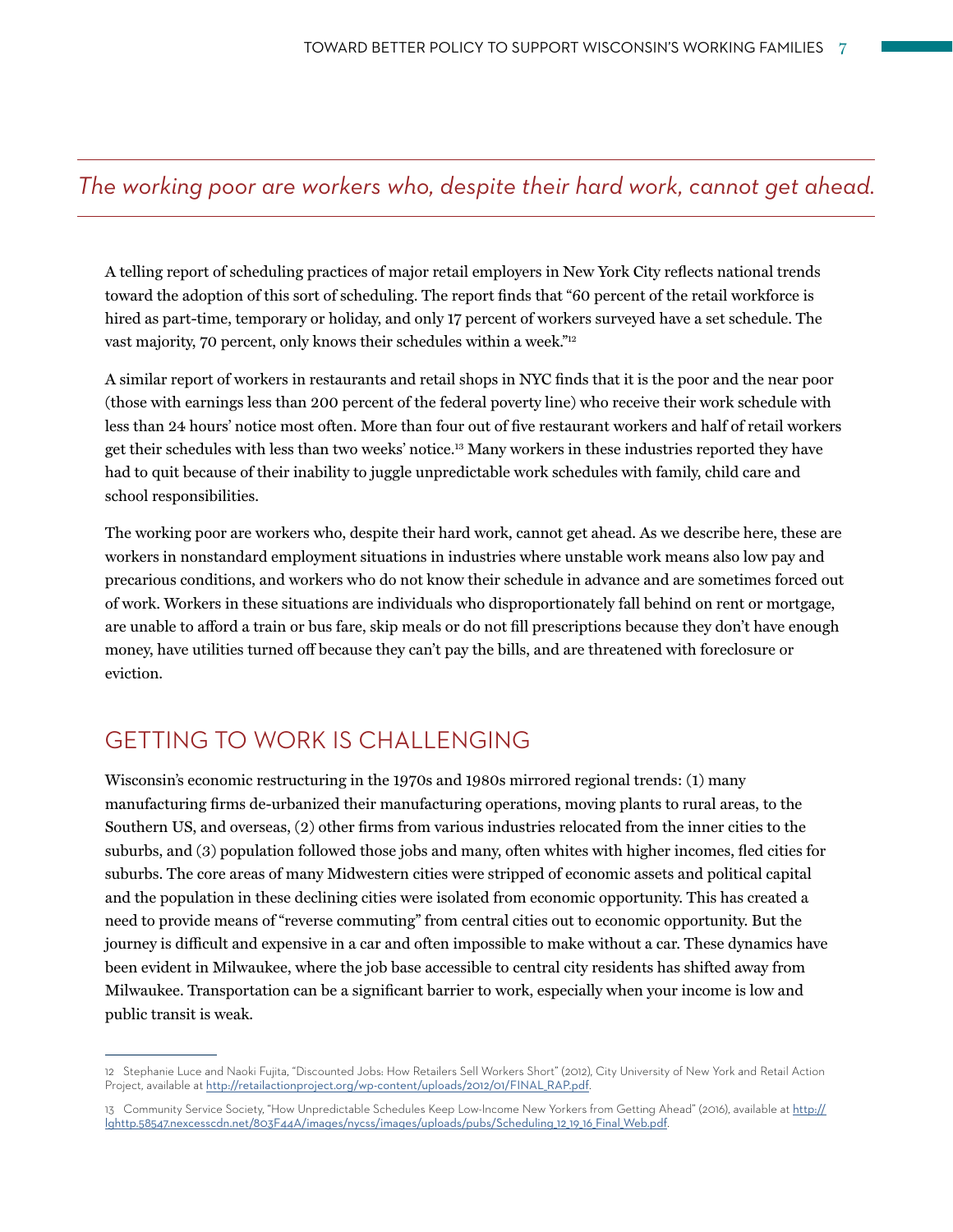Between the mid-1990s and 2010, Milwaukee lost about 30,000 jobs, while the surrounding suburbs gained about 50,000.14 At the same time, between 2001 and 2011, the Milwaukee County Transit System's bus miles were reduced by 22 percent. The transit service was mostly cut back in suburban areas, while the service in the city remained the same.15 This means that over the last two decades, traveling to job opportunities in the suburbs has become more difficult for residents of the inner cities who don't have a car. And this has happened over the same period when traveling away from the city to get to jobs has become more necessary. The situation is just as difficult, although for different reasons, for low-income people who have a car but are particularly at risk of losing their driver's license.

Milwaukee County accounts for only 13 percent of the drivers in the state of Wisconsin. Yet it accounts for more than 20 percent of Wisconsin's license suspensions for failure to pay fines for small traffic violations – like driving with a broken taillight.16 It is people with very limited means who are often the ones who fail to pay for traffic tickets, receive increased penalties for these failures, and don't show up in court when they are cited for these kinds of fines. Moreover, the system is markedly punitive in these cases. Driving with a suspended license in the state of Wisconsin is penalized with a year of not being allowed to drive at all (a driver who injures someone in a hit-and-run is penalized with one year and is eligible for an occupational license, which people who don't pay fines are not).

For the working poor, driving can make a world of difference. Studies have found that for those with little formal education, being able to drive and get to job opportunities can be decisive in whether they find a job or remain unemployed.17 Unfortunately, the situation can be dire for the working poor with cars. Not only are these workers less able to pay for fines when they receive a ticket; they are also more likely to receive a ticket for things like broken taillights or driving without insurance, because the police officers patrol more heavily the areas where the poor live on the grounds that these are areas where crime is higher. Anecdotal accounts and research evidence show that penalties fall harder on the poor who are also people of color (a white driver is more likely to receive a verbal warning).<sup>18</sup>

# THE INTERACTION OF LOW-WAGE JOBS AND SYSTEMS INTENDED TO SUPPORT WORKERS AND FAMILIES

Wisconsin, one of the states pushing farthest for welfare reform in the 1990s, has a long history of providing supports to working families. However, in the state, some policies have never been well aligned with the volatile hours of so many low-wage jobs, and recent policy proposals move toward an increasingly punitive and restrictive approach to these programs as well. And that means working families who need support will be increasingly pushed out of these programs. Next we mention a few examples.

<sup>14</sup> Vivian Wang, "Ticket to nowhere: The hidden cost of driver's license suspensions," Milwaukee Journal Sentinel, Aug. 15 2015, available at [http://](http://archive.jsonline.com/news/milwaukee/ticket-to-nowhere-the-hidden-cost-of-drivers-license-suspensions-b99547649z1-321972931.html) [archive.jsonline.com/news/milwaukee/ticket-to-nowhere-the-hidden-cost-of-drivers-license-suspensions-b99547649z1-321972931.html](http://archive.jsonline.com/news/milwaukee/ticket-to-nowhere-the-hidden-cost-of-drivers-license-suspensions-b99547649z1-321972931.html).

<sup>15</sup> Center for Economic Development at the University of Wisconsin-Milwaukee, "Public Transit and Access to Jobs in the Milwaukee Metropolitan Area, 2001-2014" (2015), [https://www4.uwm.edu/ced/publications/Transit2015\\_FINAL-1.pdf](https://www4.uwm.edu/ced/publications/Transit2015_FINAL-1.pdf).

<sup>16</sup> Wang, 2015.

<sup>17</sup> John Pawasarat and Lois M. Quinn, "The EARN (Early Assessment and Retention Network) Model for Effectively Targeting WIA and TANF Resources to Participants" (2007), Employment and Training Institute, University of Wisconsin-Milwaukee, available at [http://www4.uwm.edu/](http://www4.uwm.edu/eti/2007/EARNModel.pdf) [eti/2007/EARNModel.pdf](http://www4.uwm.edu/eti/2007/EARNModel.pdf).

<sup>18</sup> Center for Economic Development at the University of Wisconsin-Milwaukee, "Public Transit and Access to Jobs in the Milwaukee Metropolitan Area, 2001-2014" (2015), [https://www4.uwm.edu/ced/publications/Transit2015\\_FINAL-1.pdf](https://www4.uwm.edu/ced/publications/Transit2015_FINAL-1.pdf).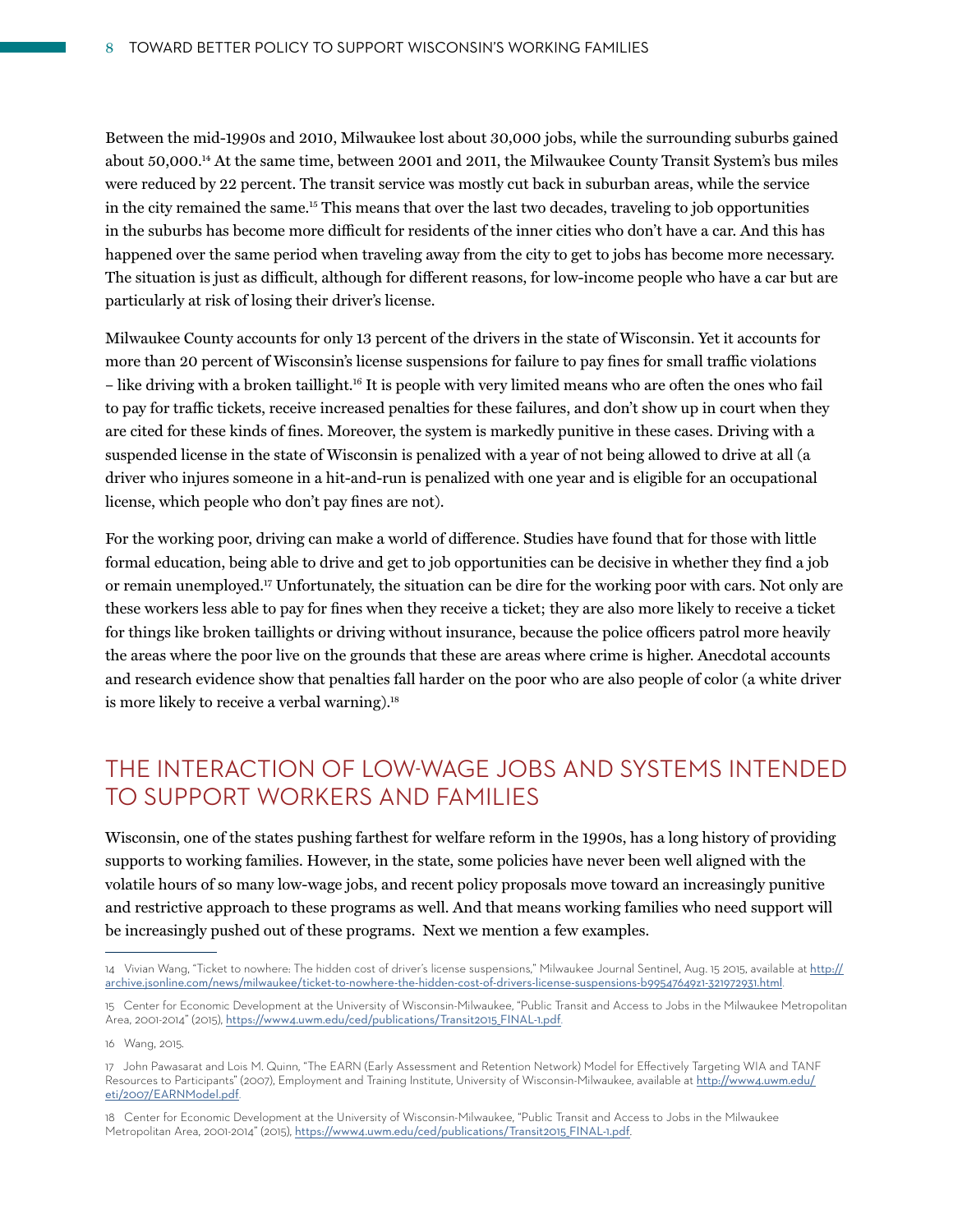*Uncertain hours keep many low-wage workers from being eligible. They are committed to work, but their employer designs work in such a way that they cannot secure these supports.* 

CHILD CARE. The **Wisconsin Shares program** was created in 199519 as a support system to provide low-income (earning less than 185 percent of the federal poverty line) working families with subsidy assistance to make child care affordable. The program requires recipients to be working or finishing high school or equivalency programs to be eligible.<sup>20</sup> Recently adopted guidelines require that "parents" must be prepared to provide up to four weeks of either their actual or their anticipated schedules" for the authorization worker to "determine the correct number of subsidized child care hours the family is eligible to use for work."<sup>21</sup> Given the erratic scheduling practices used by many low-wage employers, this requirement makes child care subsidies nearly impossible to secure. Uncertain hours, which are unavoidable for some workers, keep many low-wage workers from being eligible. They are committed to work, but their employer designs work in such a way that they cannot secure these supports. This means that it is essentially the structure of the job that is keeping an otherwise eligible working family from desperately needed support.

Additionally, the state has also reduced investments in the Wisconsin Shares program, leading to decreased accessibility of child care for working families. The Wisconsin Council on Children and Families found that 21 percent fewer children statewide were benefitting from the program in FY2015 compared to FY2008. Over that same period, Wisconsin Shares payments to child care providers dropped by \$131 million, a decline of 36 percent.22 Also, COWS has documented that most providers in the child care industry are actually working at poverty wages themselves,<sup>23</sup> making this decreased investment a double blow to both low-wage workers in the industry as well as those working parents who rely on child care.

FOOD ASSISTANCE. Wisconsin has also adopted **an increasingly punitive policy approach to food assistance for adults living in poverty (now, possibly, those with children as well).** In 2013, Governor Scott Walker spearheaded a push to require able-bodied, childless adults to be employed in order to receive food assistance; the program rolled out in April 2015 as the FoodShare Employment & Training Program (FSET).<sup>24</sup> The Milwaukee-based Hunger Task Force found that the program's impact in Milwaukee County resulted in only a 7 percent job placement rate, while 53 percent of affected adults in the service area lost their FoodShare benefits. Additionally, 40 percent of FoodShare adults in the state work, but are still eligible for FoodShare due to low wages. FSET training is unpaid.

<sup>19</sup> Wisconsin Legislative Audit Bureau, "Wisconsin Shares Child Care Subsidy Program," January 2001, available at [http://legis.wisconsin.gov/lab/](http://legis.wisconsin.gov/lab/reports/01-1tear.htm) [reports/01-1tear.htm](http://legis.wisconsin.gov/lab/reports/01-1tear.htm).

<sup>20</sup> Wisconsin Department of Children and Families, "Wisconsin Shares Eligibility Guidelines," available at [https://dcf.wisconsin.gov/wishares/](https://dcf.wisconsin.gov/wishares/eligibility) [eligibility](https://dcf.wisconsin.gov/wishares/eligibility).

<sup>21</sup> Wisconsin Department of Children and Families, "Policy Changes Regarding Parent's Work Schedules" (2017), available at [https://dcf.wisconsin.](https://dcf.wisconsin.gov/files/youngstar/pdf/ys-newsletter/ys-newsletter-spring2017.pdf) [gov/files/youngstar/pdf/ys-newsletter/ys-newsletter-spring2017.pdf](https://dcf.wisconsin.gov/files/youngstar/pdf/ys-newsletter/ys-newsletter-spring2017.pdf).

Wisconsin Council on Children and Families, "Increasing Economic Security for Every Working Family" (2017), available at [http://www.wccf.org/](http://www.wccf.org/assets/WCCF-Child-Poverty-Report-52745-final.pdf) [assets/WCCF-Child-Poverty-Report-52745-final.pdf](http://www.wccf.org/assets/WCCF-Child-Poverty-Report-52745-final.pdf).

<sup>23</sup> Javier Rodriguez S., Mel Meder, and Laura Dresser, "Wisconsin's Child Care Workforce" (2016), Wisconsin Early Childhood Association and COWS, available at [http://www.cows.org/\\_data/documents/1794.pdf](http://www.cows.org/_data/documents/1794.pdf).

<sup>24</sup> Hunger Task Force, "Pushing People Into Dependency," available at [https://www.hungertaskforce.org/wp-content/uploads/2014/07/HTF\\_](https://www.hungertaskforce.org/wp-content/uploads/2014/07/HTF_FSET_policy-paper_WEB.pdf) [FSET\\_policy-paper\\_WEB.pdf](https://www.hungertaskforce.org/wp-content/uploads/2014/07/HTF_FSET_policy-paper_WEB.pdf).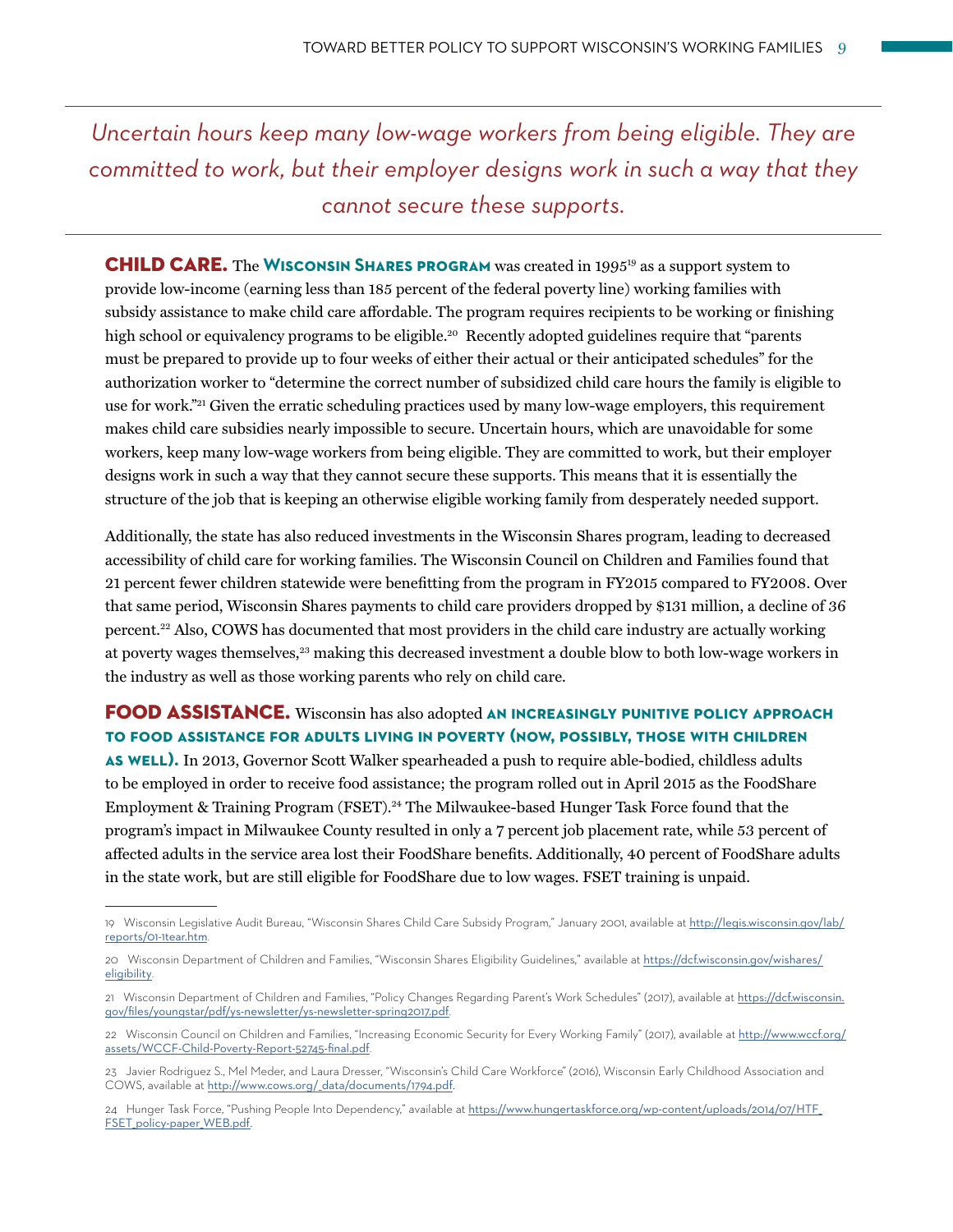*As a consequence of state policy choices, low-income working families face many challenges when it comes to health care.* 

The Governor recently proposed expanding this approach to able-bodied parents with children, suggesting that the children would still receive FoodShare benefits even if their parents become ineligible due to not working at least 80 hours per month or not receiving job training.<sup>25</sup> This suggestion shows a dangerous misunderstanding: revoking adult benefits for parents who cannot find work at least 20 hours per week, or who are unable to attend placement classes due to lack of adequate transportation, would also harm children in poor families.

HEALTH CARE. As a consequence of state policy choices, low-income working families face many challenges when it comes to health care. Access to affordable, comprehensive health care is a critical leg of the support system for working families, as parents who become unable to work due to a health condition lose much-needed income for the family, and a lack of health insurance can cause delays in treatment that harm the patient and cause greater expense as emergency care. Additionally, non-insured medical bills for any family member can decimate budgets. As such, it is important that low-wage workers—many of whom lack employer-provided insurance, as discussed—have sufficient access to publicly-supported health insurance systems, through Medicaid (called BadgerCare in Wisconsin, created in 1999 as a health insurance program to transition families from receiving welfare assistance to work).<sup>26</sup>

Wisconsin reduced eligibility for **BadgerCare** in 2014, and most adults are now ineligible for that health care assistance if their income is above the poverty line (previously, parents were eligible with incomes up to 200 percent of the poverty line).<sup>27</sup> Wisconsin is one of 19 states that have not used supplemental federal funding to expand eligibility for adults to 138 percent of the poverty level.<sup>28</sup> As a result of the decision to cap eligibility at the poverty level, single parents with one child are currently ineligible for BadgerCare if they have a full-time job that pays more than \$7.81 per hour. Additionally, the Governor proposed a similar requirement as FSET to require childless adults to be working or in a work-training program to enroll in BadgerCare, which would have the same structural issues that make such a tactic an unsuitable approach to incentivizing work.29

<sup>25</sup> Mary Spicuzza and Jason Stein, "Walker's welfare plan: Expand work requirements to parents," Milwaukee Journal Sentinel, Jan. 23 2017, available at <http://www.jsonline.com/story/news/politics/2017/01/23/scott-walker-set-announce-welfare-overhaul/96942732/>.

<sup>26</sup> Kaiser Family Foundation, "Wisconsin's BadgerCare Program and the ACA," Feb. 25 2014, available at [http://kff.org/medicaid/fact-sheet/](http://kff.org/medicaid/fact-sheet/wisconsins-badgercare-program-and-the-aca/) [wisconsins-badgercare-program-and-the-aca/](http://kff.org/medicaid/fact-sheet/wisconsins-badgercare-program-and-the-aca/).

<sup>27</sup> Wisconsin Council on Children and Families, "Be Aware of the Ides of March and Other Key Health Insurance Dates" (2014), available at [http://](http://www.wccf.org/assets/Be-Aware-of-the-Ides-of-March-3-5-141.pdf) [www.wccf.org/assets/Be-Aware-of-the-Ides-of-March-3-5-141.pdf](http://www.wccf.org/assets/Be-Aware-of-the-Ides-of-March-3-5-141.pdf).

<sup>28</sup> Kaiser Family Foundation, "Status of State Action on the Medicaid Expansion Decision," Jan. 12017, available at [http://kff.org/health-reform/](http://kff.org/health-reform/state-indicator/state-activity-around-expanding-medicaid-under-the-affordable-care-act/?currentTimeframe=0&sortModel=%7B%22colId%22:%22Location%22,%22sort%22:%22asc%22%7D) [state-indicator/state-activity-around-expanding-medicaid-under-the-affordable-care-act/?currentTimeframe=0&sortModel=%7B%22colId%22:%2](http://kff.org/health-reform/state-indicator/state-activity-around-expanding-medicaid-under-the-affordable-care-act/?currentTimeframe=0&sortModel=%7B%22colId%22:%22Location%22,%22sort%22:%22asc%22%7D) [2Location%22,%22sort%22:%22asc%22%7D](http://kff.org/health-reform/state-indicator/state-activity-around-expanding-medicaid-under-the-affordable-care-act/?currentTimeframe=0&sortModel=%7B%22colId%22:%22Location%22,%22sort%22:%22asc%22%7D).

<sup>29</sup> Wisconsin Budget Project, "A Summary of the Governor's Proposed Budget for Health Care," Mar. 1 2017, available at [http://www.](http://www.wisconsinbudgetproject.org/a-summary-of-the-governors-proposed-budget-for-health-care) [wisconsinbudgetproject.org/a-summary-of-the-governors-proposed-budget-for-health-care](http://www.wisconsinbudgetproject.org/a-summary-of-the-governors-proposed-budget-for-health-care).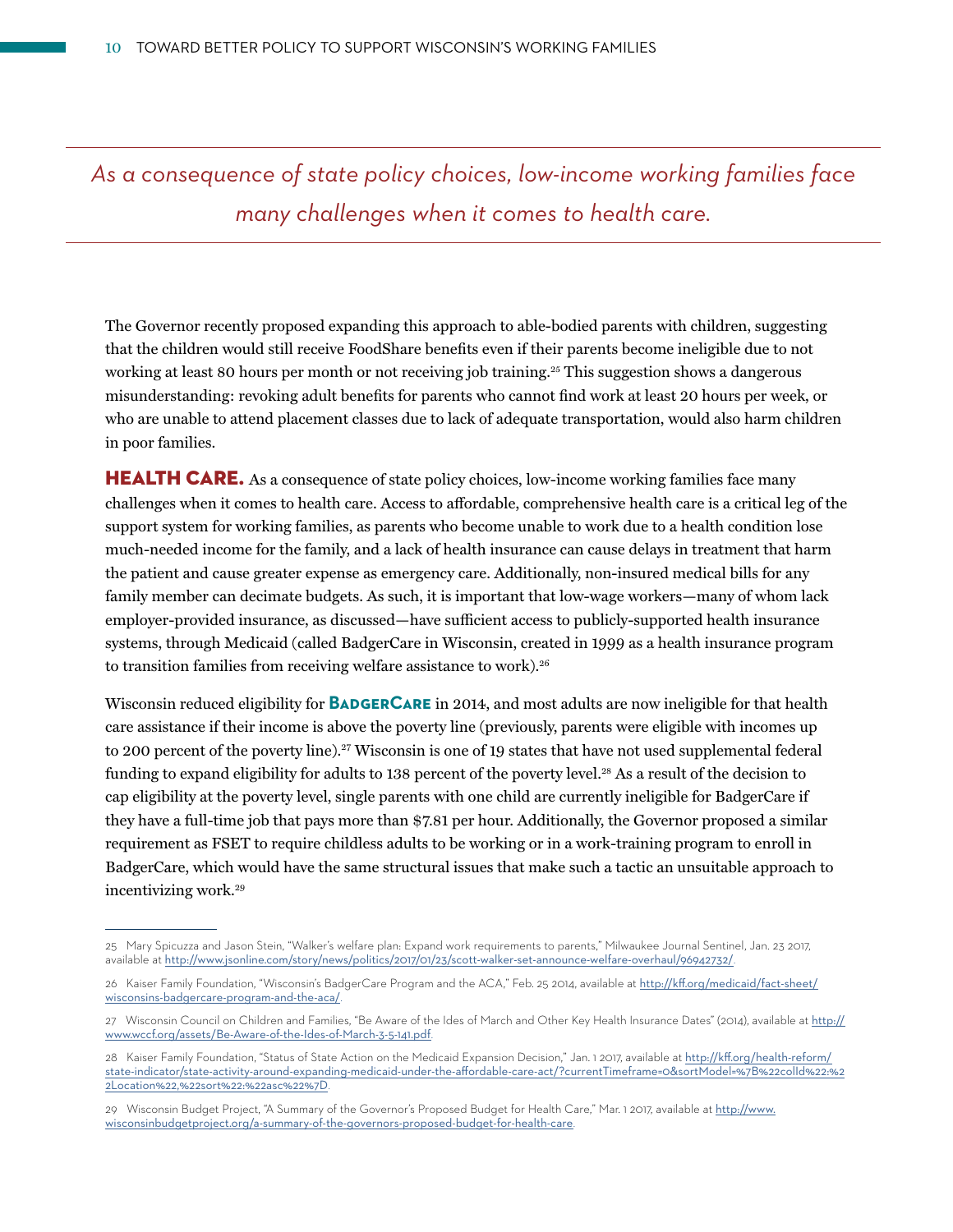# SOLUTIONS TO SUPPORT WISCONSIN'S WORKING FAMILIES

The landscape of public support systems is changing in the state of Wisconsin, in the direction of making benefits more difficult to access for people who toil in bad jobs or cannot secure employment at all. A sharp turn toward more accessibility by redesigning the work requirements and better understanding the nature of bad jobs is needed.

#### **MANDATING WORK DOES NOT CREATE JOBS.**

Program requirements that require "work" – especially specific hours of work – are punitive and do not respond to the structure of low-wage jobs or the realities of the distribution of access to opportunity in the state.30 FSET policy is one place to align policy more closely with economic reality. FoodShare time limits could be eliminated in places with high unemployment, because it is in those places where people can't find work despite any training they receive. Making these individuals ineligible for FoodShare only furthers the difficulties for them and their families.

Similarly, as the Hunger Task Force points out, $31$  some FSET requirements should be revised. Even if the target of the rules is adults, children are the ones who suffer from discontinuing the benefits. For instance, parents who can't find a job sometimes miss child-support payments because they haven't earned enough money to pay for them. If missing a child-support payment means losing benefits, as proposed in the budget bill, the penalty ultimately falls on the children who end up going hungry.

## **WORKERS CAN'T BE ASKED TO PROVIDE WORK SCHEDULES AHEAD OF TIME IF THEY THEMSELVES DON'T KNOW THEM.**

Practices like "just-in-time scheduling" are increasingly common in low-wage, service-sector jobs. It is very common for workers in these jobs to learn their schedules only a couple of days in advance (and sometimes the day before). The current requirement of the Wisconsin Shares program of asking parents to provide their anticipated schedules (up to four weeks ahead of time) simply does not make sense in the context of nonstandard jobs with unpredictable schedules and prevents parents in need of child care from benefiting from the subsidies provided by the state. Until the state moves (as others are beginning to) to create a framework for standards on scheduling practices, state programs should be designed to connect to workers in these volatile and unpredictable work settings.

### **WORKERS NEED SUPPORT GETTING TO JOB OPPORTUNITIES.**

For individuals with little education and limited job opportunities, being able to drive a car can be the determining factor in finding a job or being unemployed. As the Employment & Training Institute at UW-Milwaukee has argued, this insight requires a complete restructuring of our approach to license suspensions and driver's education.<sup>32</sup> First, the working poor would benefit from a less punitive approach in case they fail to pay for minor traffic violations like driving with a burnt-out taillight. Second, they would benefit from

<sup>30</sup> We have documented these trends in the State of Working Wisconsin, available here: [http://www.cows.org/\\_data/documents/1799.pdf](http://www.cows.org/_data/documents/1799.pdf).

<sup>31</sup> Hunger Task Force, "Pushing People Into Dependency," available at [https://www.hungertaskforce.org/wp-content/uploads/2014/07/HTF\\_](https://www.hungertaskforce.org/wp-content/uploads/2014/07/HTF_FSET_policy-paper_WEB.pdf) [FSET\\_policy-paper\\_WEB.pdf](https://www.hungertaskforce.org/wp-content/uploads/2014/07/HTF_FSET_policy-paper_WEB.pdf).

<sup>32</sup> Employment and Training Institute, University of Wisconsin-Milwaukee, "Driver's License Issues and Recommendations" (2015), [http://www4.](http://www4.uwm.edu/eti/2015/DriversIssuesJune2015.pdf) [uwm.edu/eti/2015/DriversIssuesJune2015.pdf](http://www4.uwm.edu/eti/2015/DriversIssuesJune2015.pdf).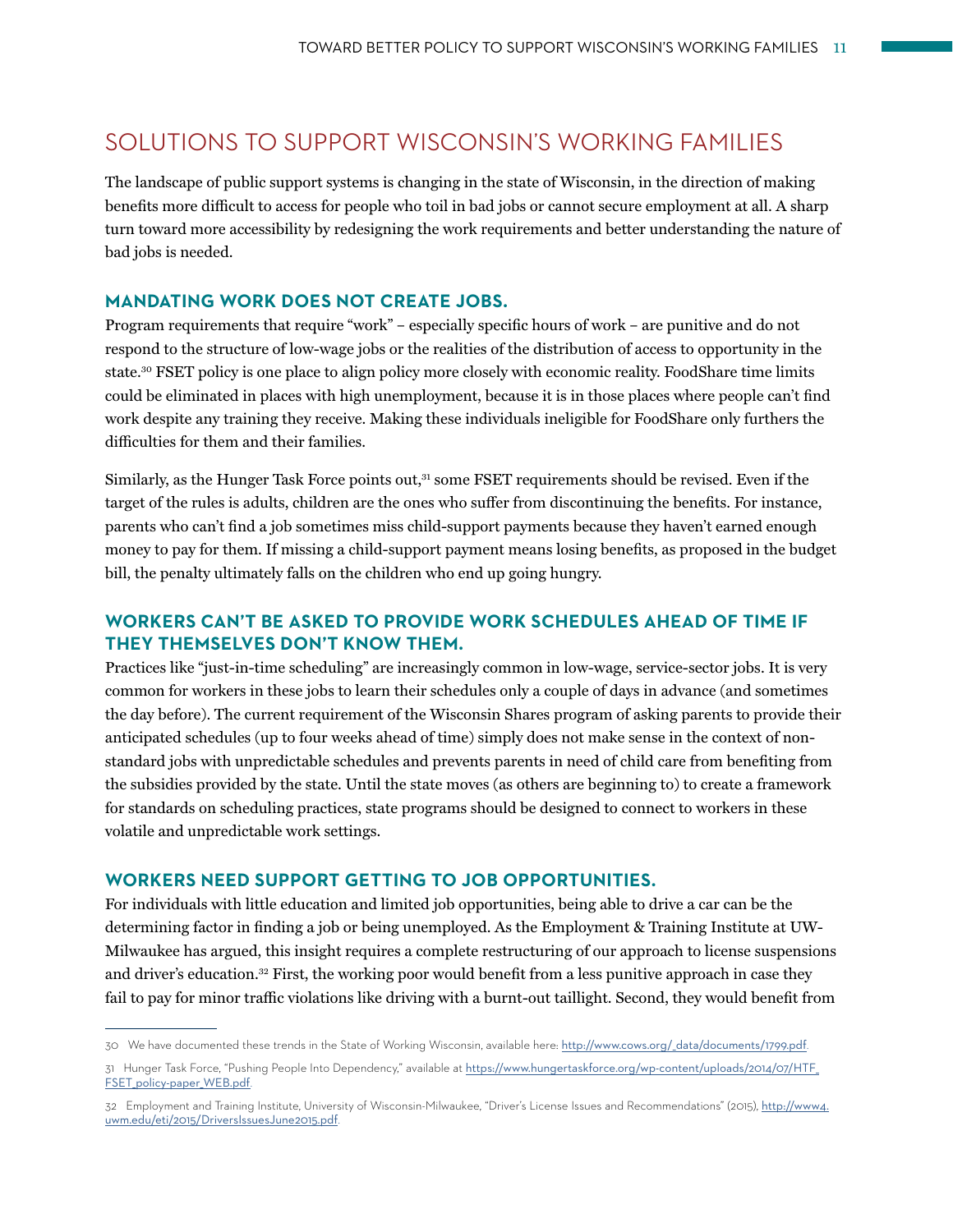*A sharp turn toward more accessibility by redesigning the work requirements and better understanding the nature of bad jobs is needed.*

better license recovery counseling services (for example, expanding the current efforts of the Center for Driver's License Recovery & Employability that currently serves only Milwaukee residents). Third, they would benefit from a different debt collection policy, for instance, one that does not rely on using "failure to pay forfeitures" license suspensions to collect municipal tickets, court judgments and fees unrelated to dangerous driving, or one that allows penalized drivers to obtain an occupation permit so they can drive to work and earn money to pay their fees.<sup>33</sup>

Finally, outside of these specific revisions and changes to current and proposed work support policies in Wisconsin, there are additional ways to aid the situation of the working poor in the state. We mention three of these broader solutions below:

#### **INVEST IN THE DEMONSTRATED SUCCESS OF THE WISCONSIN TECHNICAL COLLEGE SYSTEM WORKFORCE TRAINING PROGRAMS.**

COWS has documented that an associate degree is often the key to unlock higher-paying wages.34 Directing resources into already-successful WTCS programs can cultivate a skilled workforce that employers need while lifting up those trainees into higher-paying industries.

## **PRIORITIZE JOB PLACEMENT WITH HIGH ROAD EMPLOYERS.**

As COWS has outlined, it is an unwise use of public resources to provide "low road" employers (those paying low wages and offering scant benefits with erratic schedules) with assistance in the form of trainee-employees from publicly supported job training programs.35 Instead, to better support working families, Wisconsin should focus its workforce development infrastructure to benefit only those employers who are offering family-supporting jobs.

#### **RAISE THE MINIMUM WAGE.**

The most direct route to improving this situation is to raise the state's minimum wage. The minimum wage is moving up across the country as workers stand up for higher wages. Perhaps because it is clear that low wages simply cannot support families, and perhaps also because people are concerned that too many workers are seeing no benefit from economic growth, polling consistently shows strong majority support for higher minimum wages from conservatives and liberals alike.

<sup>33</sup> In these recommendations, we echo ETI's call for policy reform: Employment and Training Institute, University of Wisconsin-Milwaukee, "Driver's License Issues and Recommendations" (2015), <http://www4.uwm.edu/eti/2015/DriversIssuesJune2015.pdf>

<sup>34</sup> COWS, "The State of Working Wisconsin 2016" (2016), available at [http://www.cows.org/\\_data/documents/1799.pdf](http://www.cows.org/_data/documents/1799.pdf).

<sup>35</sup> COWS, Policy Matters Ohio, and the Keystone Research Center, "High Road WIOA: Building Higher Job Quality into Workforce Development" (2015), available at [http://www.cows.org/\\_data/documents/1753.pdf](http://www.cows.org/_data/documents/1753.pdf).